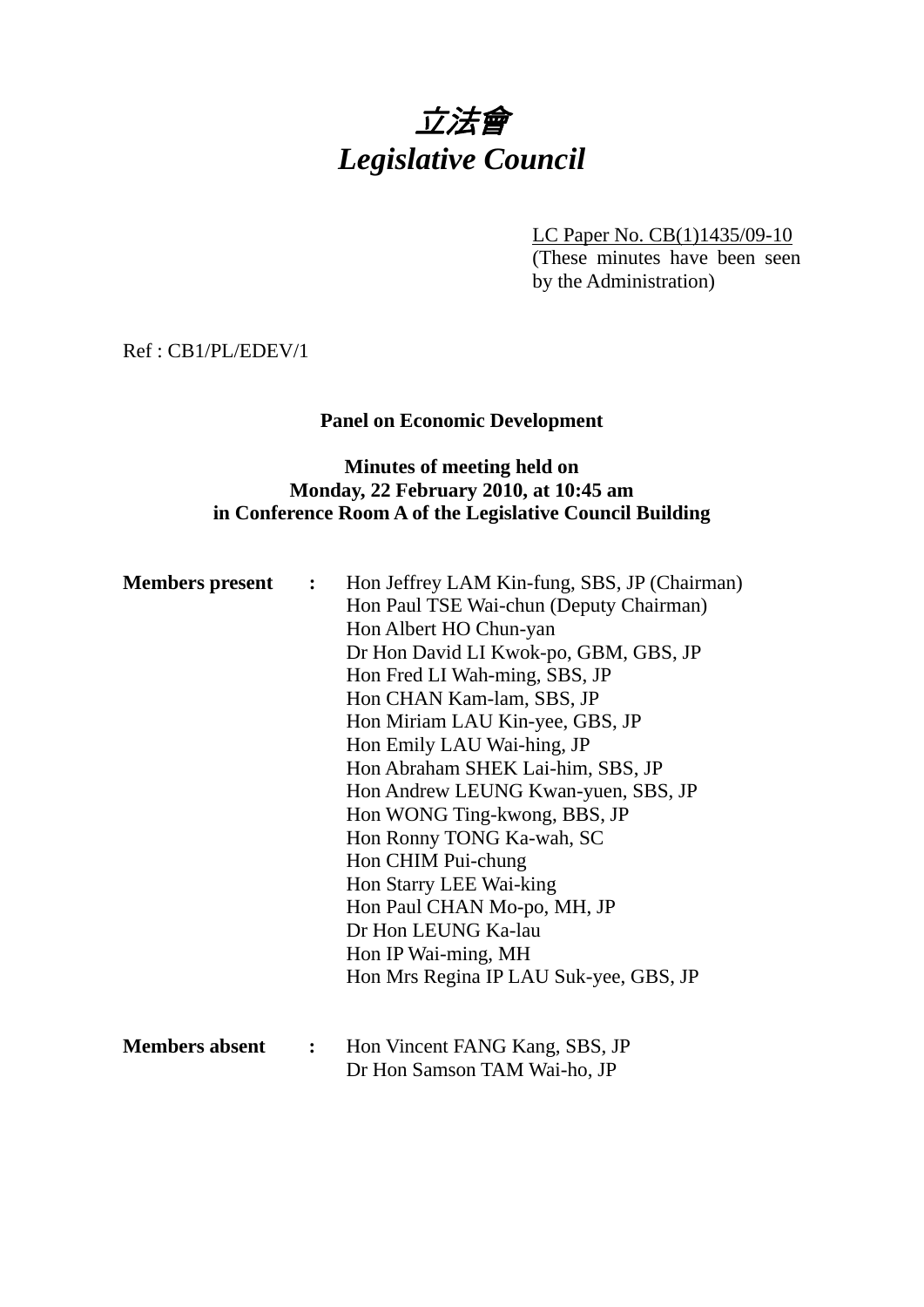| <b>Public officers</b>             | $\ddot{\cdot}$ | <b>Agenda Item IV</b>                                                                                                      |  |
|------------------------------------|----------------|----------------------------------------------------------------------------------------------------------------------------|--|
| attending                          |                | Mr Francis CHENG<br>Principal Assistant Secretary for Transport and Housing<br>(Transport)9                                |  |
|                                    |                | Mr P F WONG<br>Assistant Director-General of Civil Aviation<br>(Air)<br>Traffic Management)                                |  |
|                                    |                | Mr Simon LI<br>Acting Assistant Director-General of Civil Aviation<br>(Air Traffic Engineering and Standards)              |  |
|                                    |                | Mr K F CHEUNG<br>Senior Operations Officer (Safety Oversight)1<br><b>Civil Aviation Department</b>                         |  |
|                                    |                | Agenda Item V                                                                                                              |  |
|                                    |                | Mr Philip YUNG<br><b>Commissioner for Tourism</b>                                                                          |  |
|                                    |                | Miss Joey LAM<br>Deputy Commissioner for Tourism                                                                           |  |
|                                    |                | Mr George LING<br>Assistant Director / Gas and General Legislation<br><b>Electrical and Mechanical Services Department</b> |  |
| <b>Attendance by</b><br>invitation | $\ddot{\cdot}$ | Agenda Item V                                                                                                              |  |
|                                    |                | Ngong Ping 360 Limited                                                                                                     |  |
|                                    |                | MrYTLI<br><b>Managing Director</b>                                                                                         |  |
| <b>Clerk in attendance :</b>       |                | Ms Debbie YAU<br>Chief Council Secretary (1)6                                                                              |  |
| <b>Staff in attendance :</b>       |                | Ms Angel SHEK<br>Senior Council Secretary (1)1                                                                             |  |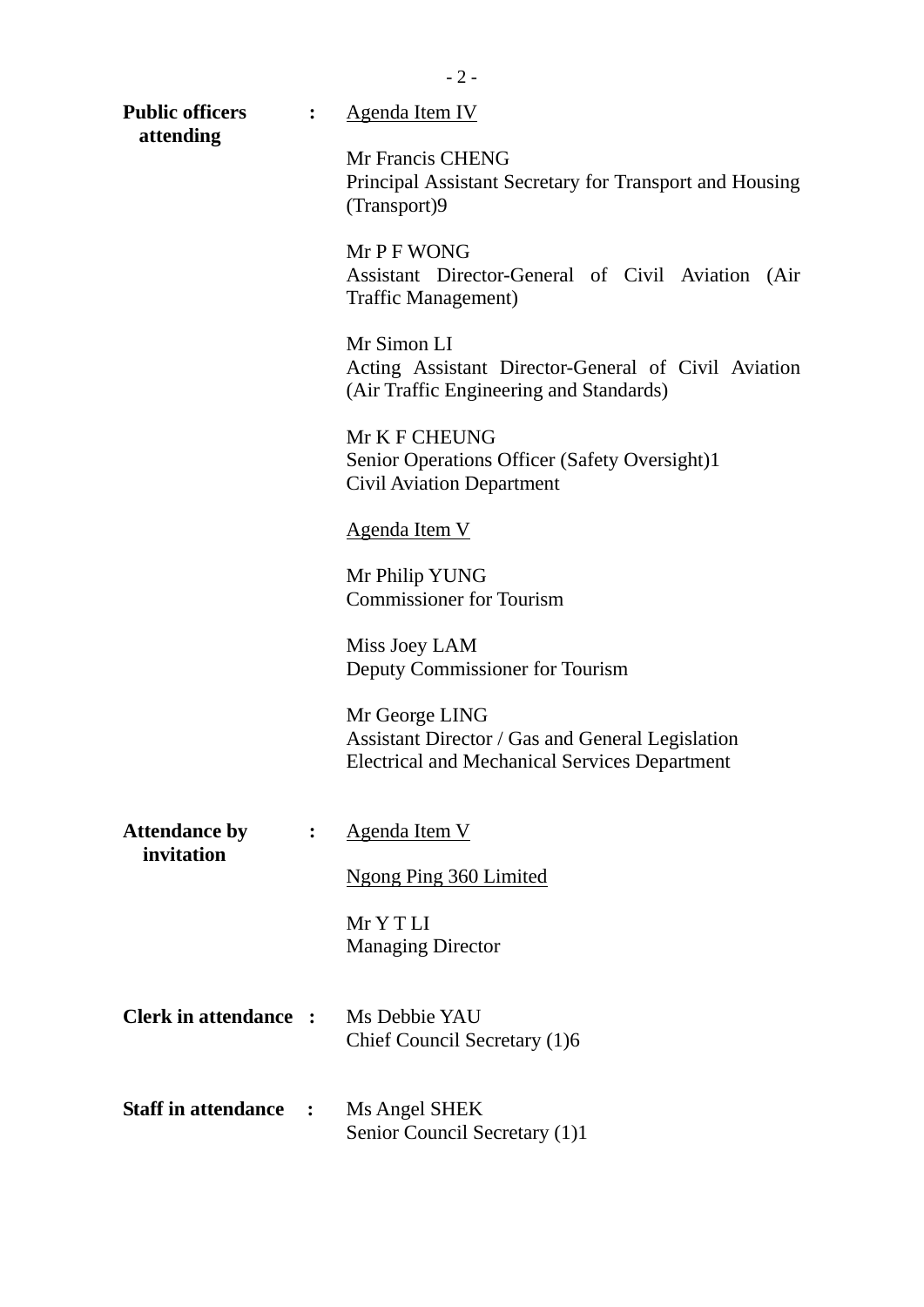# Mr Simon KAM Council Secretary (1)6

Ms Clara LO Legislative Assistant (1)3

Action

#### **I Confirmation of minutes and matters arising**

 $(LC$  Paper No.  $CB(1)1148/09-10$  - Minutes of meeting held on 25 January 2010)

The minutes of the meeting held on 25 January 2010 were confirmed.

2. The Chairman informed members that the first research report in relation to the study on competition policy in selected countries conducted by the Research and Library Service Division (RLSD) of the Secretariat would be ready by the end of March 2010, instead of February 2010 as originally scheduled. In reply to Ms Emily LAU, the Clerk informed members that due to the scarcity of the required information for the research study in the public domain, RLSD had contacted regulators, government officials, legislatures, business associations and academics of the four selected places studied for such information. While awaiting replies from some of these bodies, RLSD would require some time to digest and assimilate the data received so far and hence it requested to extend the completion time of the first research report to the end of March.

#### **II Information papers issued since last meeting**

 $(LC$  Paper No.  $CB(1)1045/09-10(01)$  - Tables and graphs showing the import and retail prices of major oil products from January 2008 to December 2009 furnished by the Census and Statistics Department)

3. Members noted the above information paper issued since the last regular meeting.

# **III Items for discussion at the next meeting**

(LC Paper No. CB(1)1146/09-10(01) **-** List of outstanding items for discussion

LC Paper No. CB(1)1146/09-10(02) **-** List of follow-up actions)

4. The Panel agreed to discuss the following items proposed by the Administration at the next meeting to be held on 29 March 2010: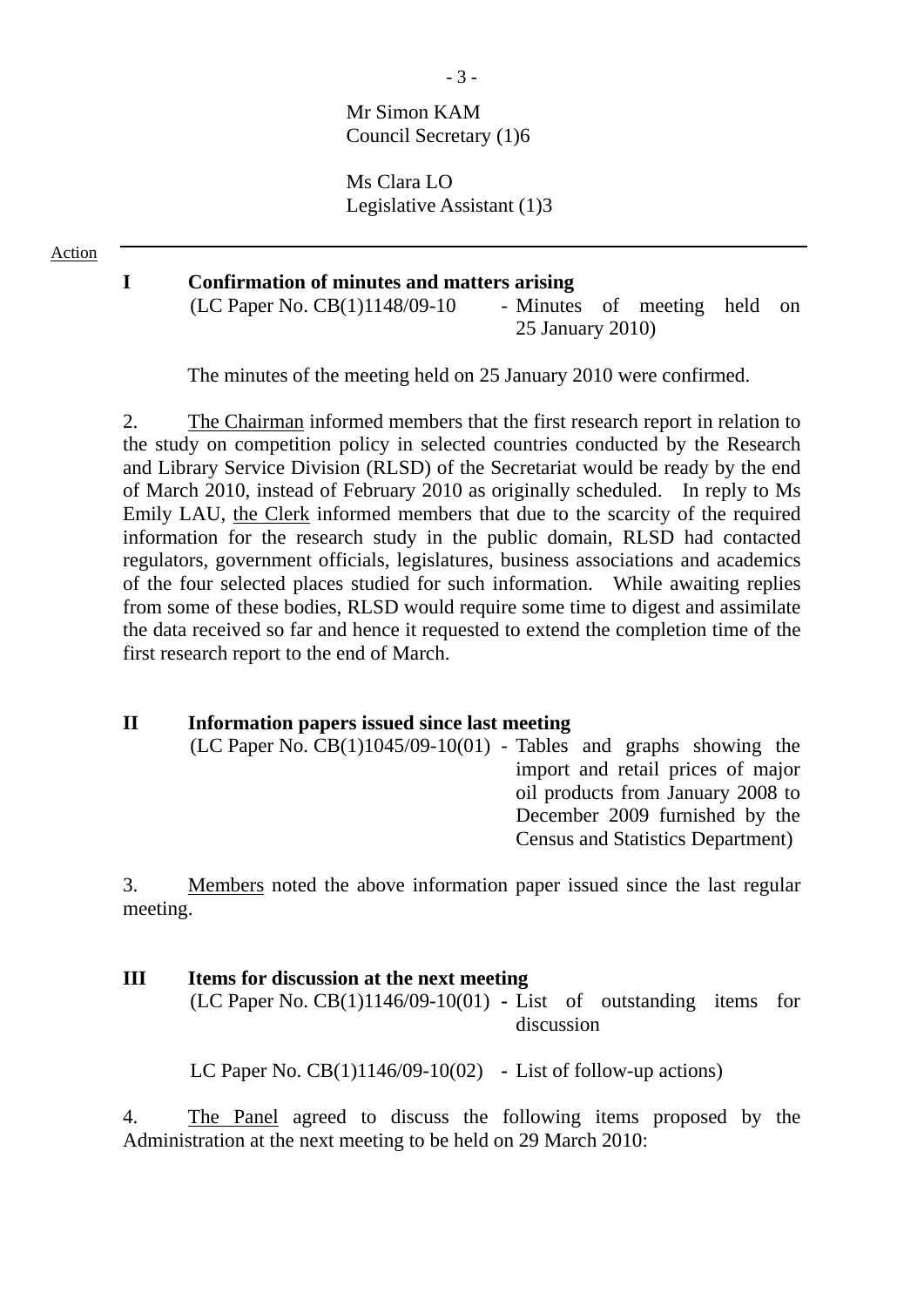- (a) Sea-going Training Incentive Scheme;
- (b) Proposals arising from review of Air Transport (Licensing of Air Services) Regulations (Cap. 448 sub. leg. A);
- (c) Cruise terminal building works of the new cruise terminal; and
- (d) Review of the operation of the Travel Industry Council of Hong Kong (TIC).

Members also agreed to advance the meeting time to 9:00 am to allow more time for deliberations of individual items.

(*Post-meeting note:* The Administration has subsequently informed the Panel that it would not be ready to discuss items (a) and (d) at the forthcoming meeting, whereas the Chairman has agreed to discuss the item "Reduction in commission for travel agents by airlines" proposed by Hon Paul TSE. The Chairman has also instructed that the meeting be re-scheduled to start at 10:45 am on 29 March 2010, the revised agenda of which was issued to members on 23 March 2009 vide LC Paper No. CB(1)1439/09-10.)

5. The Chairman referred members to a deputation's request to join the discussion of item 3(d) and suggested that the Panel should receive the Administration's briefing first before considering whether to meet with deputations on the subject at a separate meeting. Members agreed. Ms Emily LAU considered that the Panel might invite different parties to give views on the recommendations, if any, on the review report of the operation of TIC.

6. Mr Fred LI asked about the timing of discussion for the items of "Competition Bill" and "Proposal to strengthen consumer protection legislation". The Clerk explained that she had checked with the Administration in early February whether the proposed timing for discussion for the two items as stated in the Panel's "List of outstanding items for discussion", i.e. "first quarter of 2010" and "early 2010" respectively, required any update. The Administration had advised on 10 February 2010 that the proposed timing for discussion for the two items remained unchanged. Nevertheless, the Secretariat would make further enquiry with the Administration to facilitate the Panel's early preparation.

(*Post-meeting note:* The Clerk had written to the Commerce and Economic Development Bureau on 24 February 2010 requesting it to advise the Panel as soon as possible whether any of the two items would be included in the agenda of the March 2010 meeting.)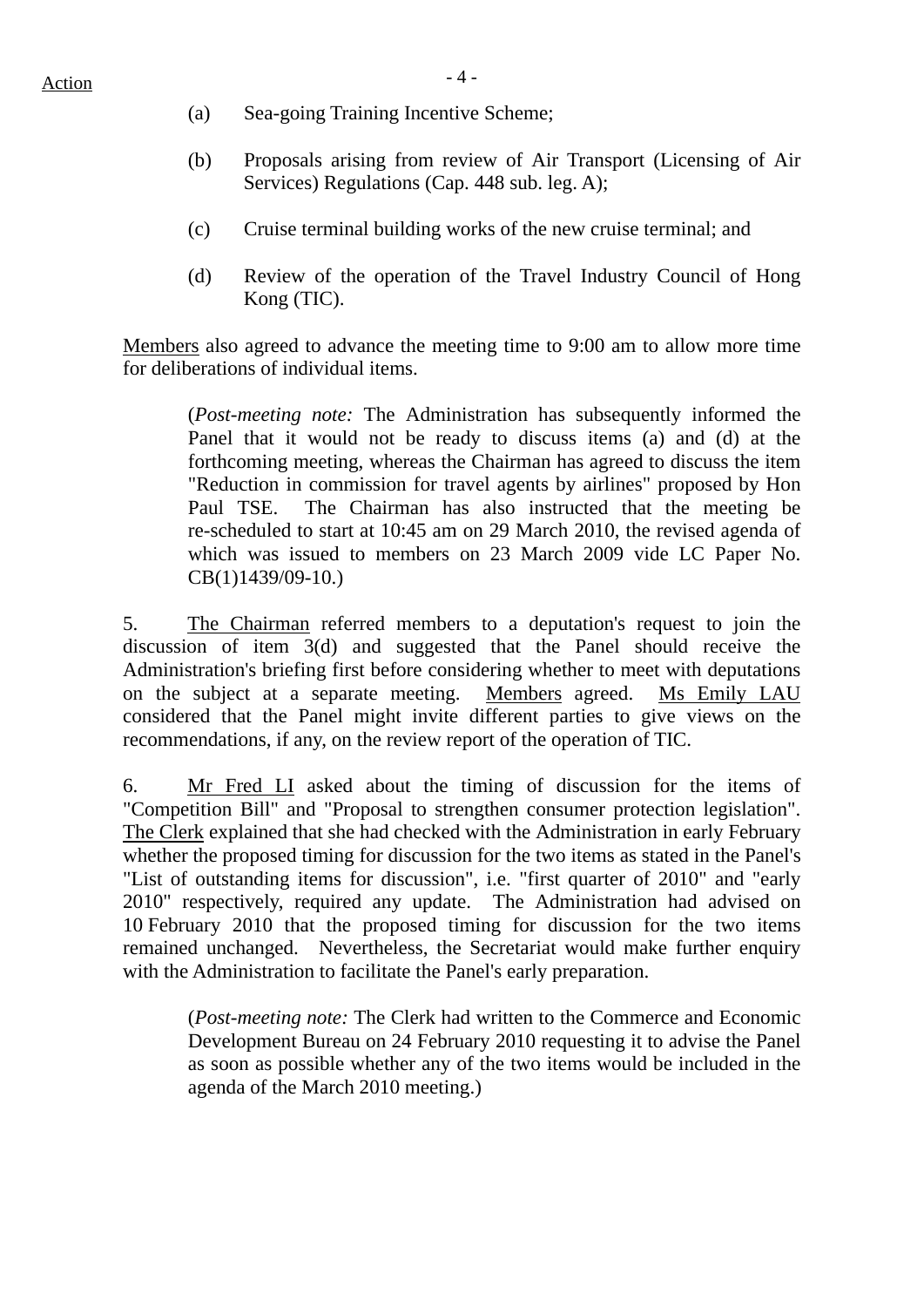**IV Safety Oversight Audit of the Hong Kong Civil Aviation System** 

(LC Paper No.  $CB(1)1146/09-10(03)$  - Administration's paper on safety oversight audit of the Hong Kong civil aviation system

LC Paper No. CB(1)1204/09-10(01) -- Administration's paper on safety *(tabled at the meeting and subsequently issued on 22 February 2010)*  oversight audit of the Hong Kong Civil Aviation System (power-point presentation materials))

### Briefing by the Administration

7. At the invitation of the Chairman, the Principal Assistant Secretary for Transport and Housing (Transport)9 (PAS/TH(T)9) briefed members on the Universal Safety Oversight Audit Programme (USOAP) conducted by the International Civil Aviation Organization (ICAO) which aimed to audit the aviation authorities of 190 ICAO Contracting States (the Contracting States) to determine their effectiveness in discharging safety regulatory functions. In the final audit report for Hong Kong issued by ICAO in November 2009, the ICAO audit team had commented favourably on the aviation safety oversight system in Hong Kong and made a number of recommendations for improvement.

8. With the aid of power-point presentation, the Assistant Director-General of Civil Aviation (Air Traffic Management) (ADG/CA(ATM)) briefed members on the purpose of the audit programme, pre-audit preparations, on-site audit process, audit results and follow-up actions as detailed in the Administration's papers (LC Paper Nos. CB(1)1204/09-10(01) and CB(1)1146/09-10(03)). He highlighted that since 2005, ICAO had enlarged the scope of the USOAP to cover 16 out of 18 Annexes to the Chicago Convention, with a view to assessing more comprehensively the capability of the aviation authority concerned in providing safety oversight. While the whole audit programme for all the Contracting States spanned from 2005 to the end of 2010, the current audit on Hong Kong was conducted from 26 February to 6 March 2009, covering its aviation safety oversight system in a wide spectrum of activities, including personnel licensing, aircraft operation, airworthiness of aircraft, aerodrome licensing, air navigation services, meteorological service for international air navigation, search and rescue, and aircraft accident and incident investigation, etc. Hong Kong achieved an overall score of 94.47% in the effective implementation of a safety oversight system, representing the fifth highest amongst the aviation authorities audited thus far. ADG/CA(ATM) further briefed members on the ICAO audit team's recommendations and the Administration's follow-up action plan. He said that the Civil Aviation Department (CAD) would continue to commit to ensuring a safe and efficient air transport system for Hong Kong.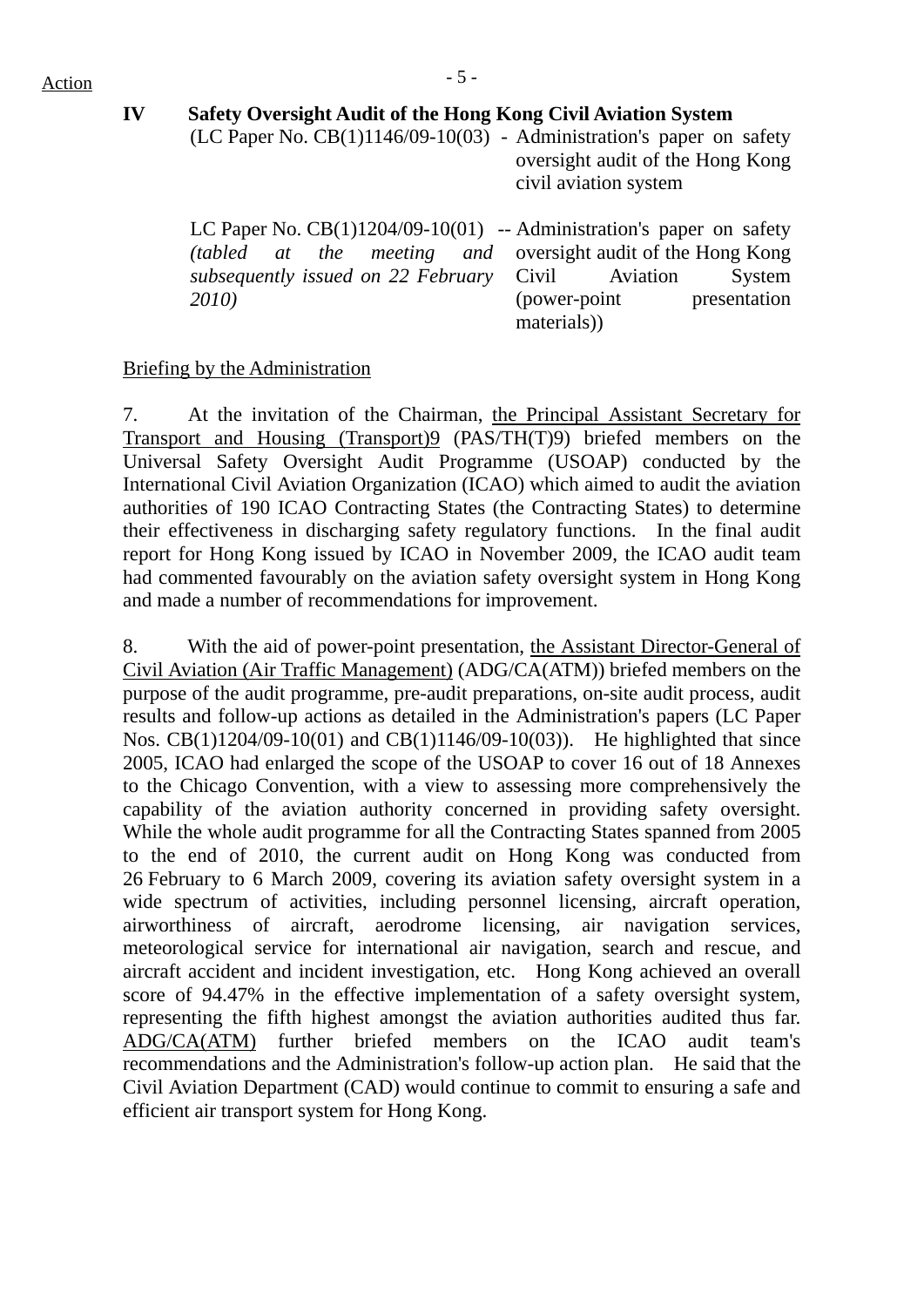Admin

#### Discussion

#### *Overall performance*

9. Ms Emily LAU commended the high overall score of 94.47% achieved in the audit which was far above the global average of 57.74% among the 136 Contracting States audited. She hoped that CAD would follow up the recommendations as soon as possible and continue its efforts to attain an even higher score in the next USOAP exercise. Noting that Hong Kong's score was currently the fifth highest, she enquired about the Contracting State(s) which ranked above Hong Kong and the performance of the Mainland in the audit. Mr CHAN Kam-lam remarked that direct comparison with other aviation safety oversight systems should not be drawn based on the score and rank as the scale of the airports in question were different. As a number of Contracting States had yet to be audited, the ranking of Hong Kong might fall when ICAO completed the entire audit programme. Nevertheless, as a leading centre of international and regional aviation, Hong Kong should maintain a relatively higher standard of aviation safety.

10. PAS/TH(T)9 stressed that the USOAP aimed to assess the effective implementation of the critical elements of a safety oversight system and identify deficiencies which, if not properly addressed, might undermine the system's capability in maintaining a high standard of aviation safety in the long run. However, a relatively lower score did not imply imminent safety problems in individual safety oversight systems. It was noted that most of the aviation authorities in the major economies (e.g. the United States, the Mainland and the United Kingdom) had already completed the audit and were included in the ranking. However, as audits for the remaining Contracting States were still underway and expected to be completed by the end of 2010, the ranking of Hong Kong might be subject to change. PAS/TH(T)9 further said that at the advice of ICAO, the audit results of the Contracting States were put on the ICAO secure website for reference by other civil aviation authorities but were not meant to be disclosed. It would thus not be appropriate to disclose the scores and rankings without the consent of the States concerned. Nevertheless, upon members' enquiry, he shared that South Korea ranked top among all the States audited thus far while Hong Kong came second behind South Korea among the aviation authorities audited in the Asia-Pacific region. The position might be adjusted if those unaudited Contracting States, in particular Japan and Singapore which used to have a good track record, scored higher and overtook Hong Kong. As for the Mainland, it had attained an overall score of around 87% in the audit conducted in 2007 which had put China at the forefront of the list. At the request of Ms Emily LAU, the Administration agreed to provide further information on the final rank of Hong Kong when the audit programme for all the ICAO Contracting States had been completed with final scores released.

11. In reply to Ms Emily LAU's further enquiry, ADG/CA(ATM) said that the ICAO had yet to draw up a specific timeframe for the next audit programme, pending discussion at the ICAO High-level Safety Conference in March 2010. It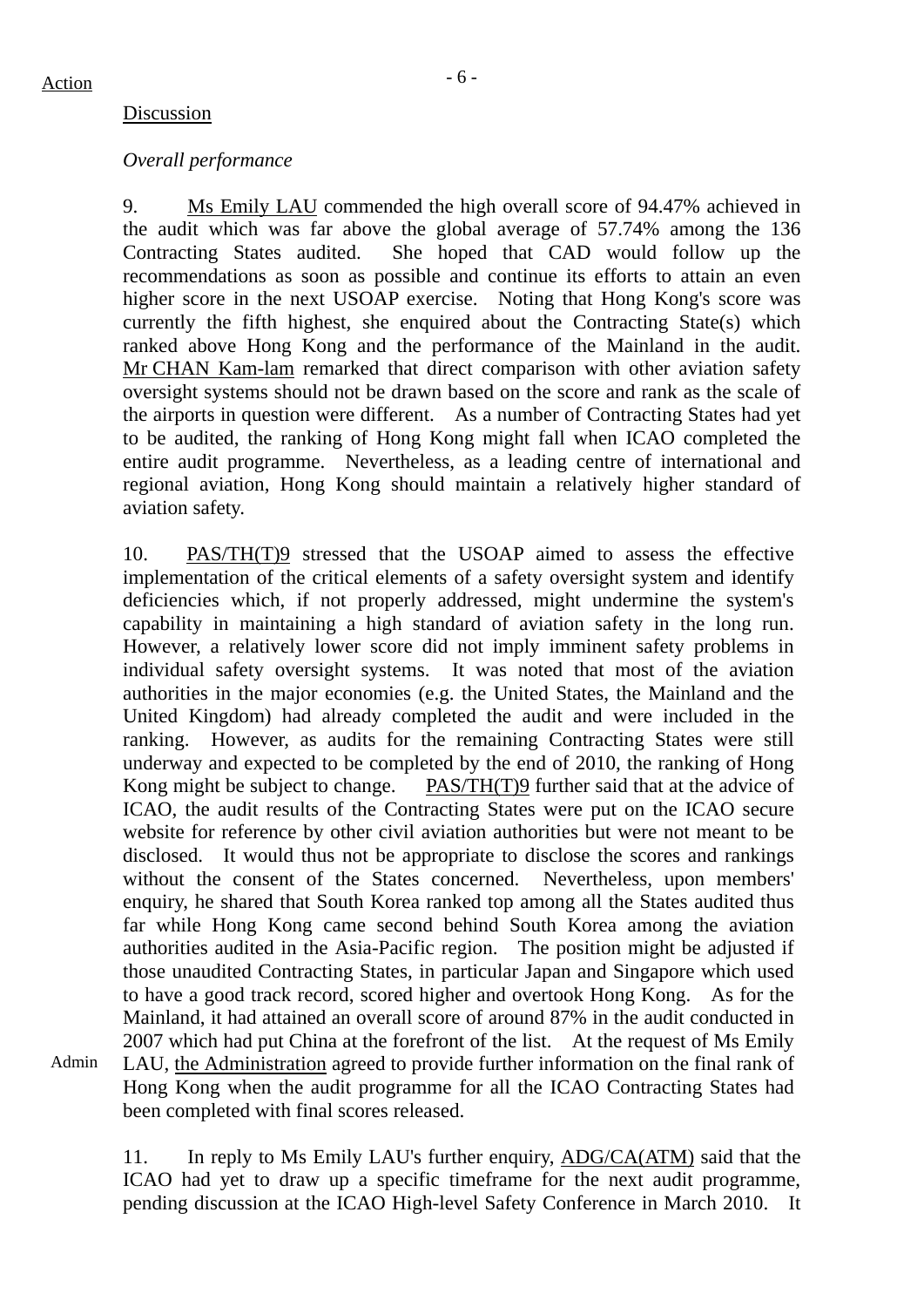$Action$ 

was envisaged that the next round of audit would adopt a more focused approach targeting issues arising from ICAO's recommendations for respective civil aviation authorities in the current audit exercise.

# *Follow-up actions to ICAO's recommendations*

12. Mr WONG Ting-kwong said that he was pleased to note the high score and enquired about the areas requiring improvements. PAS/TH(T)9 said that as summarized in the power-point presentation, there was a number of areas where the ICAO audit team had come up with recommendations for follow-up actions covering legislation, staffing, training and safety inspection aspects.

13. Ms Emily LAU enquired about the timeframe for introducing legislative proposals/amendments in the areas as recommended by the ICAO audit team. Mr CHAN Kam-lam noted that CAD would seek to introduce legislative amendments, where necessary, in phases from end 2013 to 2015, to establish a mechanism to expedite the process for the amendment of the enabling regulations and national standards to address the requirements of the latest Annexes to the Chicago Convention. Considering that Hong Kong should not lag behind in formulating legislation in line with the Convention, he enquired about the reason for the delay in introducing the amendments until end 2013 given that reference could be readily drawn from the provisions in the Convention.

14. PAS/TH(T)9 said that the Administration recognized the need to update the legislation to reflect the latest changes in the ICAO requirements, and it had introduced amendments to legislation relating to the carriage of dangerous goods by air biennially following the updates to the relevant Annex to the Chicago Convention. As the ICAO audit team's recommendations covered a broad spectrum of areas and involved a number of subsidiary legislation under the Civil Aviation Ordinance (Cap. 448), the Administration would carefully study the recommendations and accord priorities to different issues as appropriate. For those recommendations that might involve legislative changes, the Administration was studying the possible implications on the operation of the aviation industry of Hong Kong in the light of overseas experiences, and stakeholders would be consulted in stages from end 2010. If it was concluded that legislative amendments were required, they would be introduced into the Legislative Council (LegCo) as and when appropriate. Ms Emily LAU requested the Administration to expedite the consultation and legislative process as far as practicable.

15. Mr Paul TSE enquired about Hong Kong's performance in the last USOAP exercise and whether any follow-up tasks previously recommended by the ICAO audit team still remained outstanding. PAS/TH(T)9 advised that in the first audit conducted on Hong Kong in 2000, the ICAO audit team concluded that Hong Kong maintained a high standard of aviation safety and commented favourably on its policies, regulations, procedures, organization and staffing in maintaining the high standard. The findings and recommendations of the audit were reported to the then LegCo Panel on Economic Services in 2001. Of the six recommendations from the ICAO audit team arising from the 2000 audit, all of them had been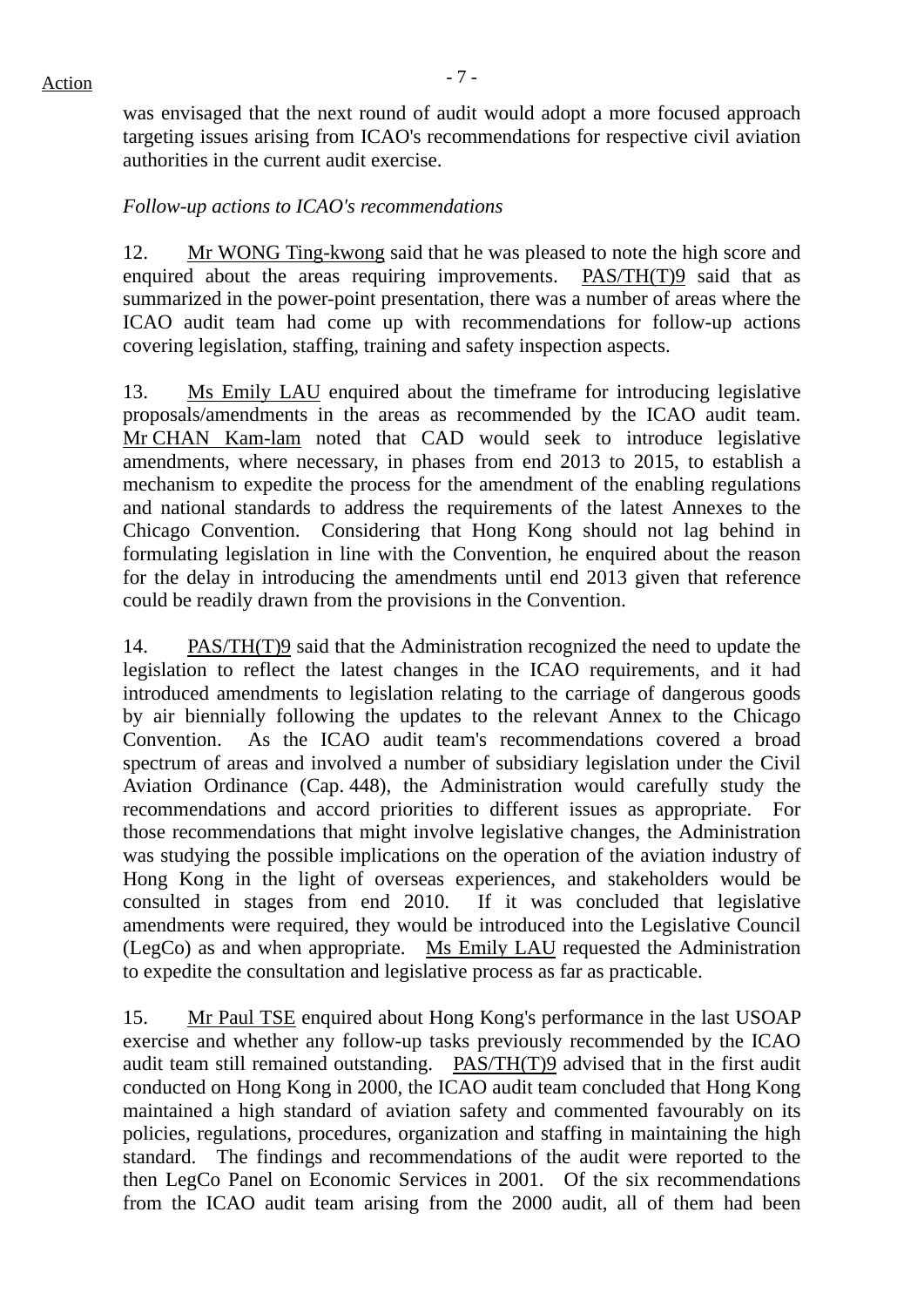$Action$ 

followed up. As the current audit covered 16 out of the 18 Annexes to the Chicago Convention, compared with three Annexes in the previous exercise, the findings and recommendations were more illustrative of the safety oversight standard in Hong Kong.

16. Referring to the ICAO's recommendation to develop and implement a comprehensive flight standards safety surveillance programme that included all of the types and frequencies of inspections, the Chairman enquired about the main deficiency identified in comparison to other safety oversight systems. ADG/CA(ATM) advised that while the existing frequencies of inspection were deemed adequate, the ICAO audit team had recommended improvement by adopting a more strategic approach to adjust the frequencies in accordance with risk assessment based on the performance of the airlines and other organizations concerned.

# *Personnel licensing and manpower resources*

17. Noting that one of the ICAO audit team's recommendations was to ensure a sufficient number of qualified inspectorate staff for safety oversight tasks, with formal and periodic training programme provided for them, Ms Emily LAU asked whether the manpower provision and training were adequate, in particular for air traffic control services which had experienced manpower shortage before. The Chairman expressed concern about the need to ensure adequate supply of qualified inspectorate staff to meet the rising demand from the increased number of flight movements at the Hong Kong International Airport in the next decade.

18. ADG/CA(ATM) advised that following the audit in March 2009 and with the support of the Transport and Housing Bureau (THB), CAD had strengthened the staffing provision for CAD's Air Traffic Management Standards Office for the safety oversight functions of air navigation services, and had formulated comprehensive training programmes for the inspectorate staff. CAD would duly consider future staffing requirements to meet the long-term demand in civil aviation. PAS/TH(T)9 said that to address the manpower demand arising from the increase in runway capacity and flight movements, CAD would devise long-term manpower plan encompassing staff establishment and related training.

19. Mr IP Wai-ming noted that CAD had, after reviewing its existing policy for granting CAD Authorizations to authorized examiners within designated organizations to administer aircraft maintenance licensing examinations, withdrawn the Authorizations and instructed the organizations concerned to assume the responsibility for the designation and oversight of their own examining staff. He enquired how CAD could ensure that the aircraft maintenance personnel being examined possessed the required qualifications.

20. The Senior Operations Officer (Safety Oversight)1, CAD (SOO/CAD) explained that it was an international practice to grant approvals to organizations to provide aircraft maintenance training, while the aviation authority concerned would exercise control and surveillance over the performance of the approved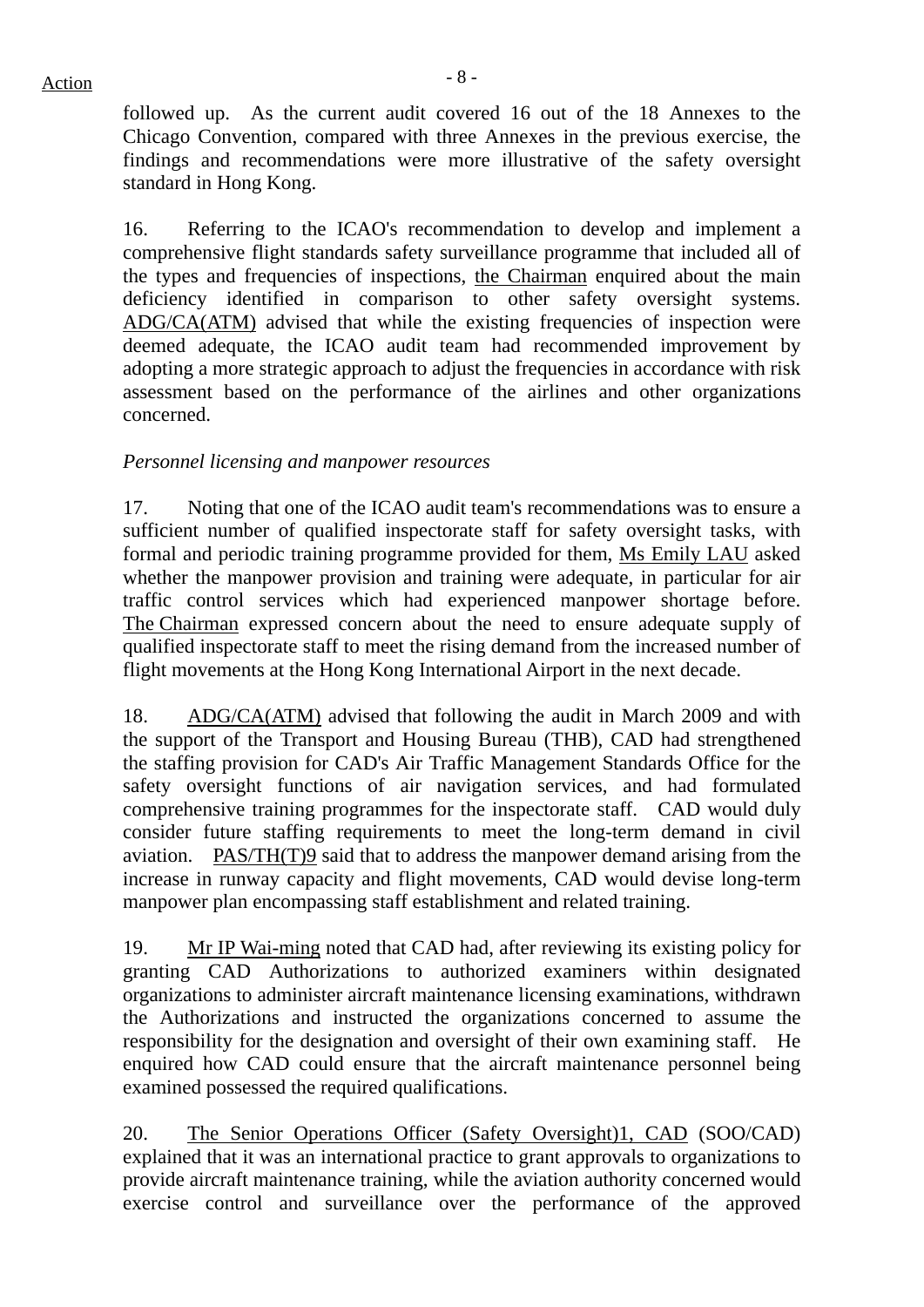$Action$ 

organizations. The practical examinations administered by the authorized examiners were not related to the issue of an aircraft maintenance licence and the trainees would still have to sit for the actual licensing examinations organized separately by CAD. It was thus considered that surveillance by CAD over the responsibility of these organizations to designate and oversee their own examining staff was not necessary.

21. Stating his objection to the importation of trainees from the Mainland (e.g. Xiamen) in the aircraft maintenance industry, Mr IP Wai-ming requested CAD to train up more local people for the industry, instead of relying on external organizations. He was worried that local training and employment opportunities would be taken up by the Mainland/overseas trainees. The Chairman also enquired whether the Mainland/overseas trainees would seek employment in Hong Kong after the training.

22. SOO/CAD responded that in the current practice, the aircraft maintenance companies could train up aircraft maintenance engineers on their own or assign the task to external training organizations, while training for other technical staff would be arranged by the companies themselves. He said that the arrangement of Mainland trainees to undergo training in Hong Kong as mentioned by Mr IP Wai-ming was solely the decision of the companies concerned. Apart from pre-service training for licensing, the aircraft technicians would continue to receive regular in-service training throughout their employment to refresh and update their skills. He assured members that the training opportunities for local staff were adequate.

23. Mr CHAN Kam-lam observed that some training for aviation staff was taking place outside Hong Kong, such as in Zhuhai, and he enquired whether the ICAO audit team had paid visits to these training facilities for on-site audit. ADG/CA(ATM) advised that the ICAO audit team had visited local training facilities, and duly inspected all relevant documents and records pertaining to staff training, personnel licensing and facilities, including related activities in the Mainland/overseas, and had given them due consideration in the audit process.

*Aviation safety and security measures* 

24. Mrs Regina IP congratulated CAD on the high score achieved in the audit. Noting that some aviation safety and security measures, such as passenger check through body scanning at the immigration hall, and restriction on in-flight passengers' movement during the last hour before landing, had caused much inconvenience to passengers, she enquired whether ICAO's consent had already been sought for adopting the measures. The Chairman observed that the measures in question were applied only in some countries/regions but not worldwide. The Acting Assistant Director-General of Civil Aviation (Air Traffic Engineering and Standards) (Atg ADG/CAD(ATE&S)) said that representatives from all the Contracting States of ICAO met regularly to review universally accepted standards and recommended practices in civil aviation. While the Contracting States would consider whether certain safety or security-related requirements and procedures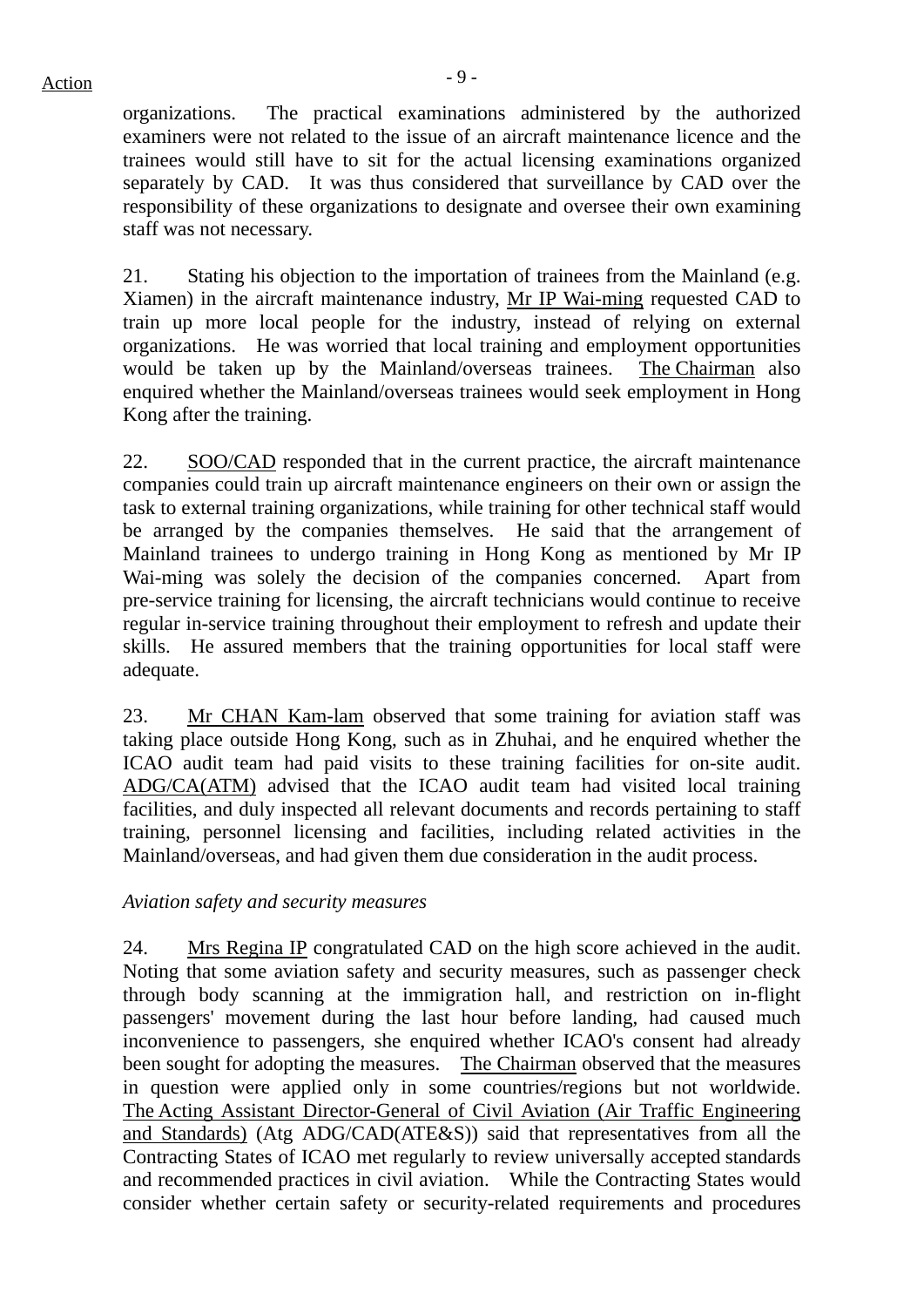should be applied on a universal basis, individual Contracting States could impose additional national/regional measures based on risk assessment to safeguard against unlawful interference to aviation safety and security, such as terrorist attacks and carriage of dangerous goods on board. In reply to Mrs Regina IP's further enquiry about the status of Hong Kong at the ICAO, Atg ADG/CAD(ATE&S) advised that Hong Kong, as part of the Chinese delegation, could express its views and suggestions on international aviation through coordination with the representatives of the Mainland which was a Contracting State.

#### Conclusion

25. In conclusion, the Chairman recapped members' concerns to ensure the provision of adequate training and job opportunities for local people in civil aviation, and maintain a high standard of air traffic management and aviation safety. He hoped that CAD would keep up with the good performance and, where possible, attain an even better result in the next USOAP exercise.

| $\mathbf{V}$ | Issues relating to the operation of the Ngong Ping ropeway<br>$(LC$ Paper No. $CB(1)1146/09-10(04)$ - Administration's paper on issues            | relating to the operation of the<br>Ngong Ping ropeway                                                                        |
|--------------|---------------------------------------------------------------------------------------------------------------------------------------------------|-------------------------------------------------------------------------------------------------------------------------------|
|              | LC Paper No. $CB(1)779/09-10(02)$                                                                                                                 | - Administration's<br>paper<br>on<br>reporting mechanism of<br>the<br>Ngong Ping ropeway                                      |
|              | LC Paper No. $CB(1)1146/09-10(05)$                                                                                                                | - Paper on operation of Ngong<br>Ping 360 ropeway prepared by<br>Legislative Council<br>the<br>Secretariat (background brief) |
|              | LC Paper No. $CB(1)1204/09-10(02)$ - Presentation materials provided<br>(tabled at the meeting and<br>subsequently issued on 22 February<br>2010) | by Ngong Ping 360 Limited<br>(power-point presentation<br>materials) (Chinese<br>version<br>only)                             |

#### Briefing by the Administration

26. At the invitation of the Chairman, the Commissioner for Tourism (C for Tourism) briefed members on issues relating to the operation of the Ngong Ping 360 ropeway (NP360), as set out in the Administration's papers  $CB(1)1146/09-10(04)$  and  $CB(1)779/09-10(02)$ . He said that notwithstanding the impact of the global financial crisis and the outbreak of the human swine influenza in 2009, NP360 maintained a stable number of visitors and recorded a slight increase in the daily average patronage as compared to 2008. He also introduced the relevant improvement measures implemented after the Ngong Ping 360 Limited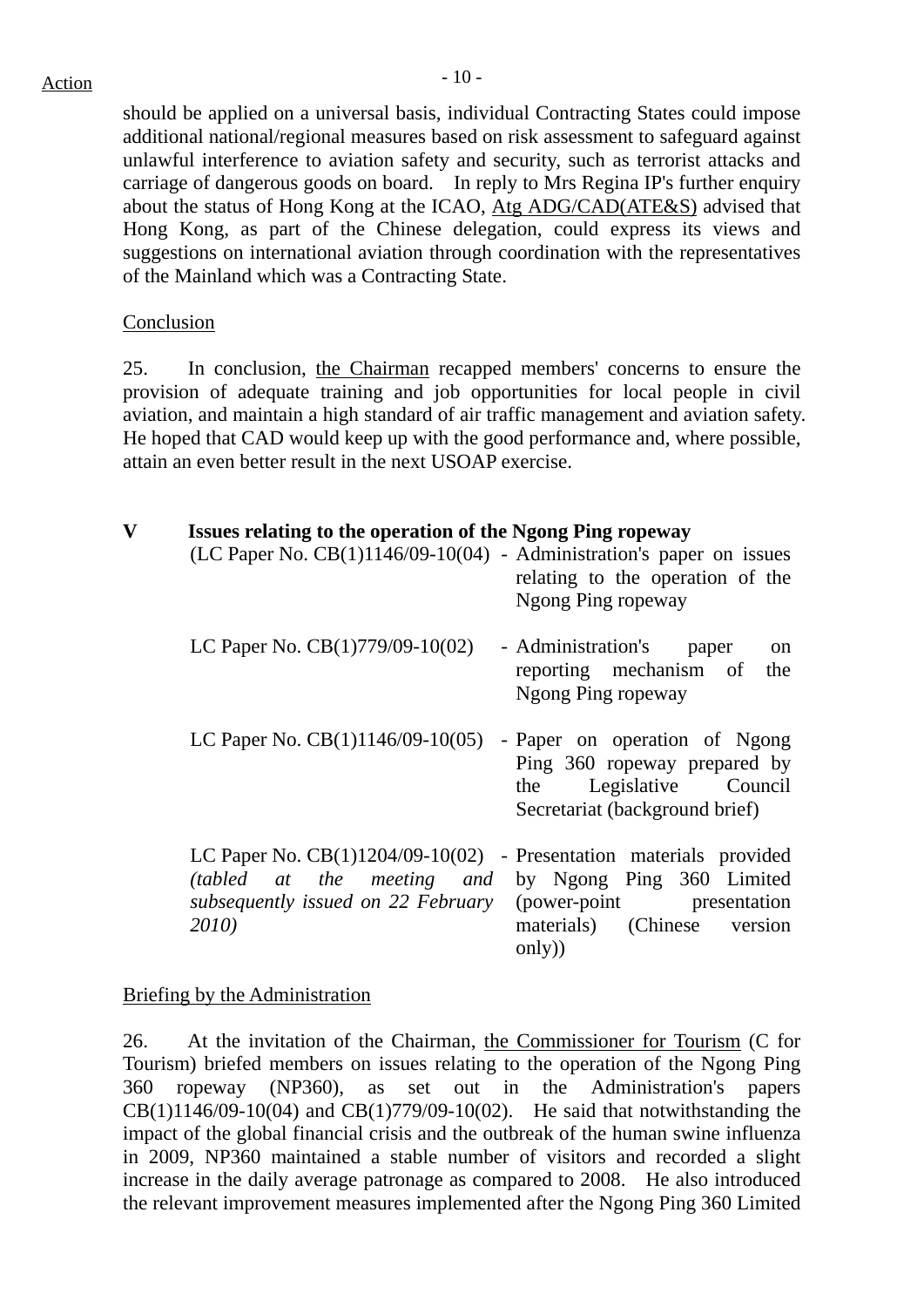(NP360 Ltd) had failed to report immediately to Electrical and Mechanical Services Department (EMSD) on the incident related to the damage of a rescue carrier of the ropeway system on 18 November 2009 (the Incident). He stressed that the Administration would continue to monitor NP360 Ltd in the operation and maintenance of the ropeway system to ensure reliable ropeway service. NP360 Ltd had undertaken to pay full regard to and comply with all statutory requirements at all times.

#### Presentation by NP360 Ltd

27. Mr Y T LI, Managing Director of NP360 Ltd gave an account of the overall performance of NP360 since its re-opening in December 2007. He said that NP360 Ltd, a subsidiary of the MTR Corporation Limited (MTRCL), took over the operation of the ropeway service in September 2007 and implemented a number of measures, including the enhancement of operation and maintenance of the ropeway system, and resources management and staff training in respect of the ropeway services. In 2008 and 2009, NP360 achieved a reliability rate of over 99%, which reflected a very high standard of performance internationally. The Cable Car Operations Department of NP360 Ltd received ISO Certificate in April 2009, which proved that the company had attained a high level of quality management. On marketing initiatives, Mr LI highlighted the launch of the Crystal Cabins and the recent introduction of "360 Year of the Tiger Pass". To celebrate the  $100<sup>th</sup>$ Anniversary of International Women's Day, the first 3 800 female visitors holding a valid Hong Kong Identity Card visiting NP360 would enjoy free rides on 8 March 2010 and 38% discount on ticket price on the following four Wednesdays in March 2010. NP360 Ltd would also introduce eco-tours bundling NP360 with Tai O fishing village and beaches in South Lantau.

28. With the aid of power-point presentation, Mr Y T LI of NP360 Ltd then briefed members on NP360's recent suspension of service on the First Day of the Chinese New Year. He said that due to persistent heavy fog and low wind speed in Tung Chung and Ngong Ping on that day, the condensing vapour gathering along the cable had affected the transmission of signals through the hauling rope. In accordance with the operational safety requirements, NP360 Ltd had acted in response to the warning given out by the safety monitoring system and suspended the ropeway service. In order not to disappoint visitors who had come deliberately to take the ride, NP360 Ltd announced the resumption of service at around noon when the weather conditions had improved. However, the weather turned bad again shortly afterwards, and NP360 Ltd had to suspend the service again. Mr LI apologized for the inconvenience caused to visitors affected by the suspension. As a remedy, NP360 Ltd had arranged free coach services for delivering visitors between Tung Chung and Ngong Ping, in addition to refunding the ticket holders. Mr LI said that NP360 Ltd would learn from the experience and consider resuming the ropeway service only when the weather had become more stable.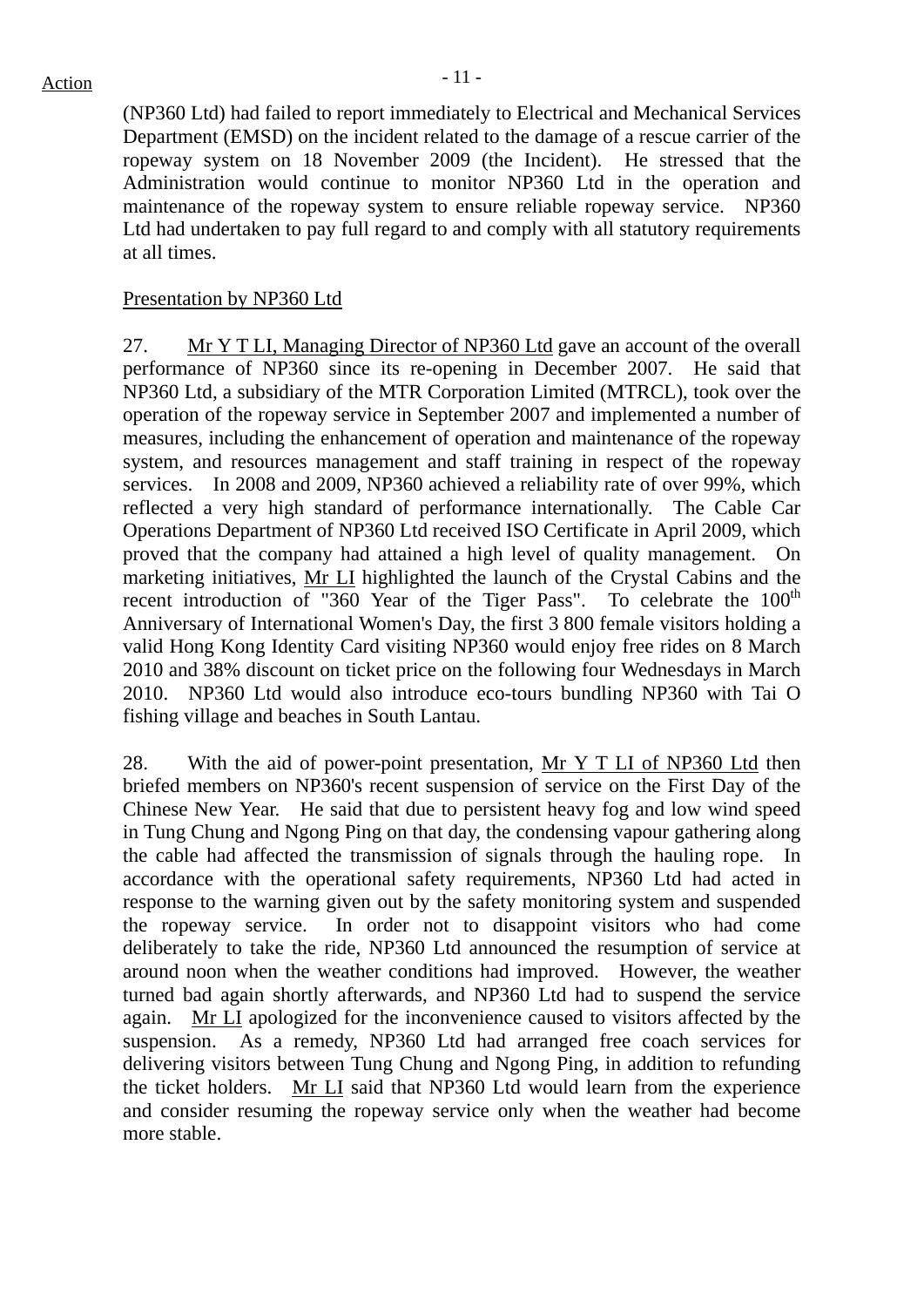# Discussion

# *Reporting mechanism of ropeway incidents*

29. Noting that NP360 Ltd had failed to follow the established mechanism and did not report the Incident to EMSD until after two days, Mr Fred LI enquired about the reason for the delay in reporting, and whether the ropeway controller or the company should be responsible for notifying EMSD of the incidents. He was also concerned about the penalty to be imposed for repeating the same mistake.

30. Highlighting passengers' safety as the primary concern of NP360 Ltd in operating ropeway system, C for Tourism stressed that the Tourism Commission and EMSD would continue to work closely with the company to ensure the safe and reliable operation of the ropeway service. He said that the Incident had not affected ropeway safety. In view of NP360 Ltd's failure to follow the reporting mechanism, EMSD had issued a warning letter to the company reiterating the need to comply with the reporting requirements.

31. Mr CHAN Kam-lam was concerned that the reporting mechanism had been in place for a long time and it was unacceptable to him that NP360 Ltd had failed to comply with the reporting requirements.

32. Mr Y T LI of NP360 Ltd explained that according to the company's understanding of the Aerial Ropeways (Operation and Maintenance) Regulations (the Regulations), the controller of an aerial ropeway was required to notify any major incident happened within the site of the ropeway, e.g. incident involving the death of or injury to any person occurring within the site of ropeway, failure of the main drive, etc.

33. The Assistant Director/Gas and General Legislation of EMSD (AD/GGL) said that before the NP360 ropeway commenced service in September 2006, EMSD had established a reporting mechanism with the then operator to monitor the operation and maintenance of the ropeway. In accordance with the established reporting mechanism, NP360 Ltd was required to, within 30 minutes of occurrence, inform EMSD verbally of any incident stipulated in the Regulations, as well as other incidents due to equipment breakdown that might affect the safe operation of the ropeway system, including breakdown of rescue carrier. The verbal report should be followed by a written report within 24 hours. Having reviewed the reporting mechanism implemented through administrative measures since 2006, the Director of Electrical and Mechanical Services, in exercise of his power under the Regulations, had now clearly spelt out that the ropeway controller (or if reported, NP360 Ltd) should notify EMSD of any incident relating to the operation of NP360. Any person who contravened the requirement would be legally liable for the non-compliance, and subject to a maximum fine of \$2,000 and imprisonment of three months.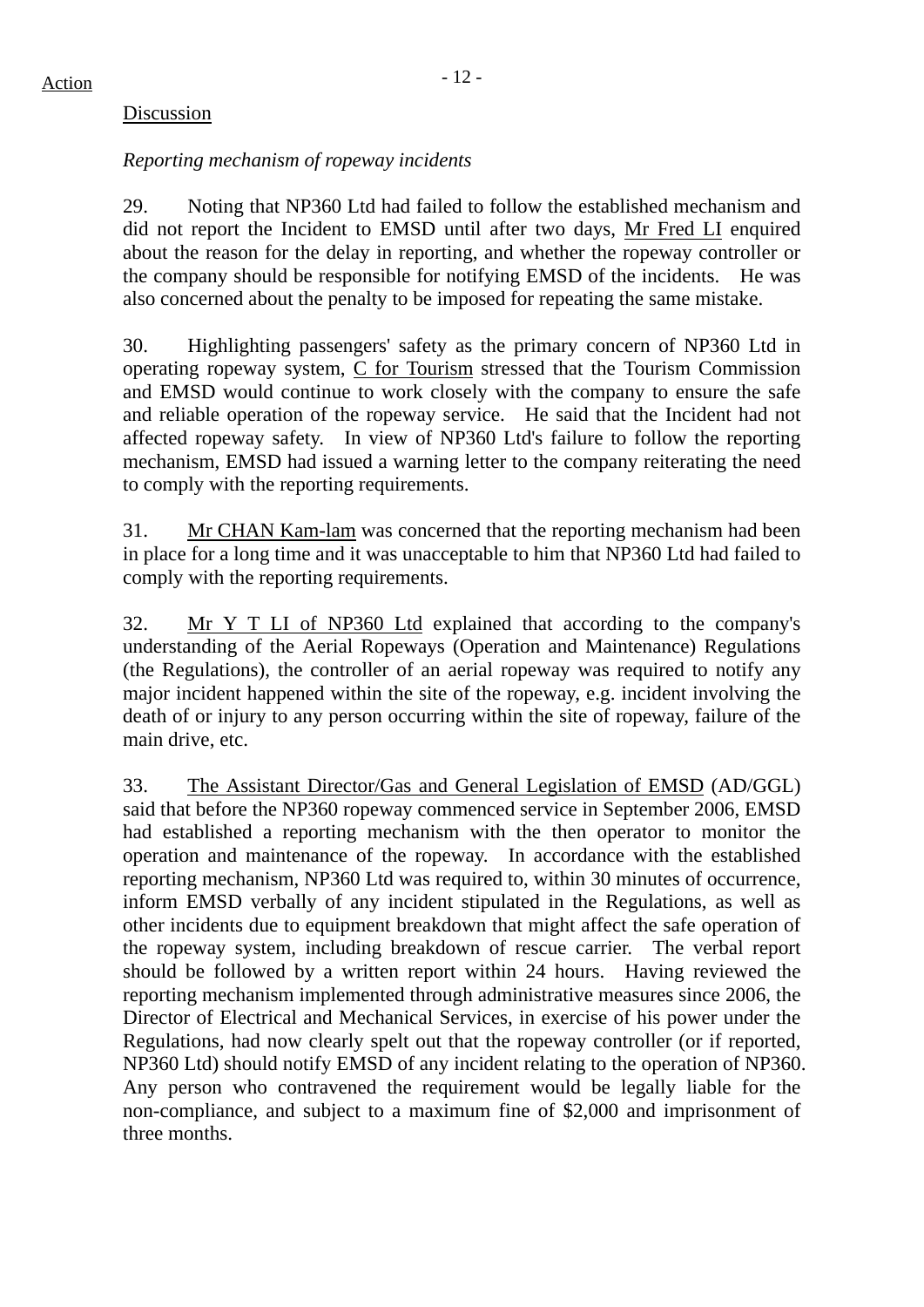34. C for Tourism remarked that as EMSD had now specified the scope and timing of the reporting requirements in a written guideline, there was no question of ambiguity and NP360 Ltd should follow the established mechanism in the guideline.

35. Mr IP Wai-ming was concerned whether the controller of the ropeway would still be held liable for non-compliance if the company failed to report the incident to EMSD after he had informed the company about it.

36. AD/GGL responded that licensed ropeway controllers should be familiar with the requirements under the Regulations, including the reporting requirements. He assured members that EMSD would consider the evidence of the case of non-compliance before ascertaining whether the ropeway controller or the company had failed to comply with the reporting requirements and contravene the Regulations.

37. Ms Miriam LAU enquired whether EMSD had conducted a comprehensive review to see whether any of the existing administrative measures in regulating the operation of NP360 should be made statutory. AD/GGL said that for minor incidents, NP360 Ltd should notify EMSD under the existing administrative requirements.

# *Ropeway maintenance*

38. Mr Fred LI expressed concern about the suspension of NP360 ropeway service for about six weeks in August and September 2009. Mr CHAN Kam-lam shared the concern and remarked that this might affect inbound tourists' plan to visit the Giant Buddha despite it was necessary to ensure ropeway safety.

39. AD/GGL said that according to the ropeway manufacturer's maintenance plan, the 40-day track rope shifting works should be carried out once every three to four years. Mr Y T LI of NP360 Ltd added that the track rope would need to be shifted forward to avoid the same sections of the rope being under constant stress on the rope towers. NP360 Ltd was liaising with the ropeway manufacturer to see whether the duration could be shortened. C for Tourism advised that to minimize inconvenience to visitors, consideration would be given by NP360 Ltd to carrying out the track rope shifting works at a shortened duration during low season and off-peak hours. In any case, NP360 Ltd would notify the public and visitors of the works well in advance through various channel.

# *Suspension of service and notification system*

40. Ms Miriam LAU stressed the need to strengthen the notification system about the suspension of the ropeway service in order not to disappoint and cause inconvenience to those visitors who were unaware of the suspension and made a special trip to Tung Chung. She suggested that NP360 Ltd should notify visitors of the ropeway suspension in advance or as soon as practicable, through broadcasts, written notices and electronic display inside the cabins along the MTR's Tung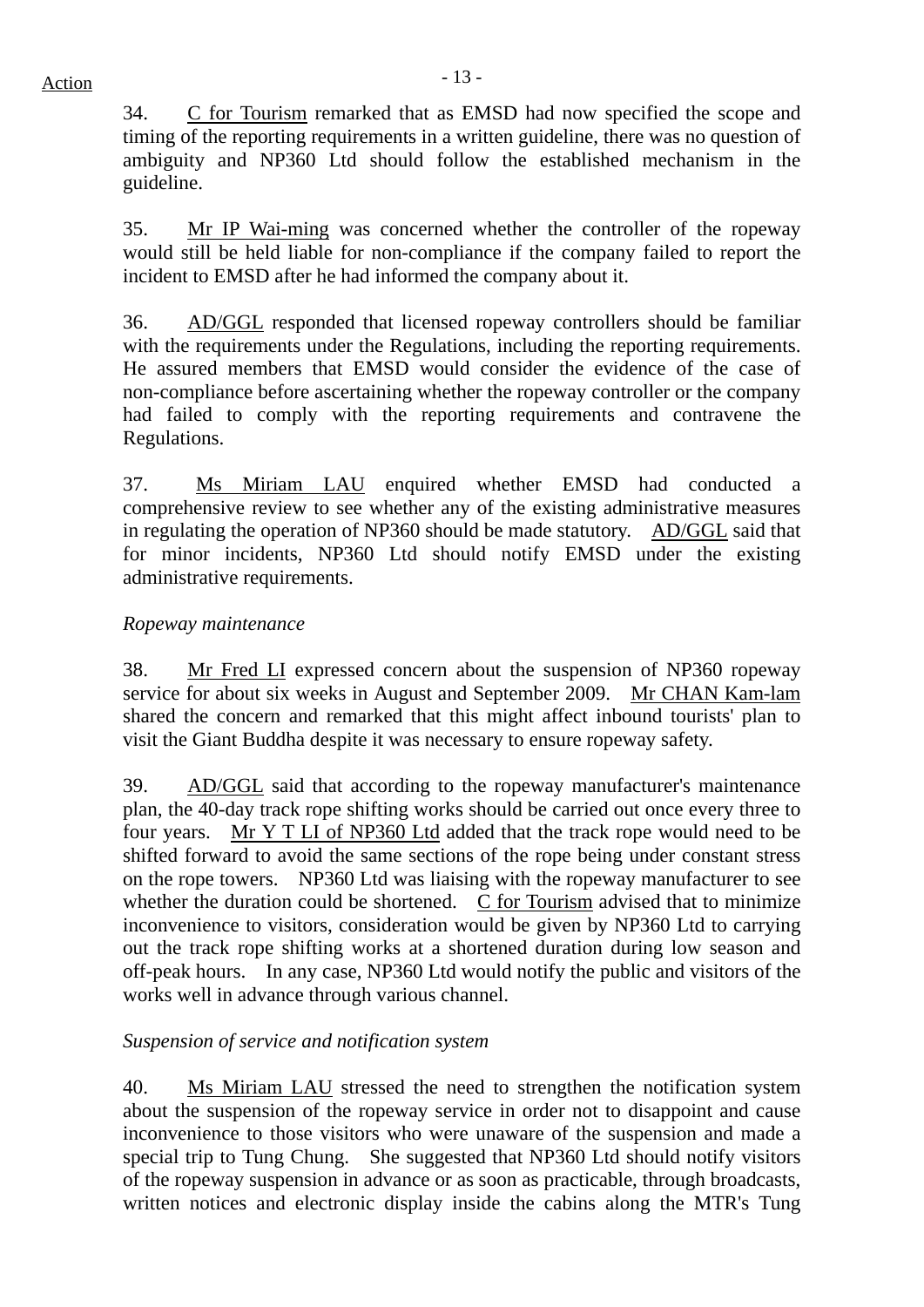Chung Line and at transfer stations, in addition to routine television and radio broadcasts.

41. Mr Y T LI of NP360 Ltd said that for planned maintenance works, the company would announce the suspension arrangement through its homepage and notify travel agents at least one month beforehand. For unplanned temporary suspensions, NP360 Ltd would inform the public through the electronic media and in the MTR stations, as well as via the NP360 service enquiry hotline. NP360 Ltd would strive to provide updated information regarding its ropeway service more efficiently and effectively.

42. Mr WONG Ting-kwong said that the public was dissatisfied about the chaotic arrangements about the suspension of the ropeway service on the First Day of Chinese New Year. He considered that NP360 Ltd should maintain close communication with the Hong Kong Observatory (HKO) with a view to ascertaining the weather conditions in advance, especially during foggy season.

43. Mr Y T LI of NP360 Ltd assured members that NP360 Ltd had kept a close watch of HKO's weather reports round-the-clock, particularly about information on the local weather conditions of Ngong Ping and Tung Chung. In reply to Mr WONG Ting-kwong's further enquiry, Mr LI said that NP360 Ltd had attained break-even just recently.

44. Mr Paul TSE opined that NP360 Ltd might consider working out a humidity index with HKO for its weather reports in the mornings, so that the general public and visitors might decide whether or not to visit the attraction on a particular day.

45. Mr Y T LI of NP360 Ltd said that the ropeway system would be suspended under bad weather, such as thunder and typhoon, in Tung Chung. NP360 Ltd sought to notify the public and visitors as soon as practicable. However, for gust wind which might die down shortly, NP360 Ltd would assess the situation to see whether or not to announce the suspension of the ropeway service which might resume soon in order to avoid confusion. In reply to Mr Paul TSE's further enquiry, Mr LI said that in 2009, there were about 10 occasions which the ropeway service was suspended due to bad weather with a duration of half an hour or longer.

46. Mr Abraham SHEK declared that he was an Independent Non-executive Director of MTRCL. He considered it difficult for NP360 Ltd to notify the visitors in advance for suspension due to sudden weather changes in Tung Chung. He asked about the remedial measures to compensate affected visitors. Mr Y T LI of NP360 Ltd said that if the ropeway service was suspended, free coach service would be provided between Ngong Ping and Tung Chung for ticket holders. The company would consider the feasibility of Mr SHEK's request of arranging compensation for visitors affected by the suspension, including refunding the fares for the MTR rides to the Tung Chung station.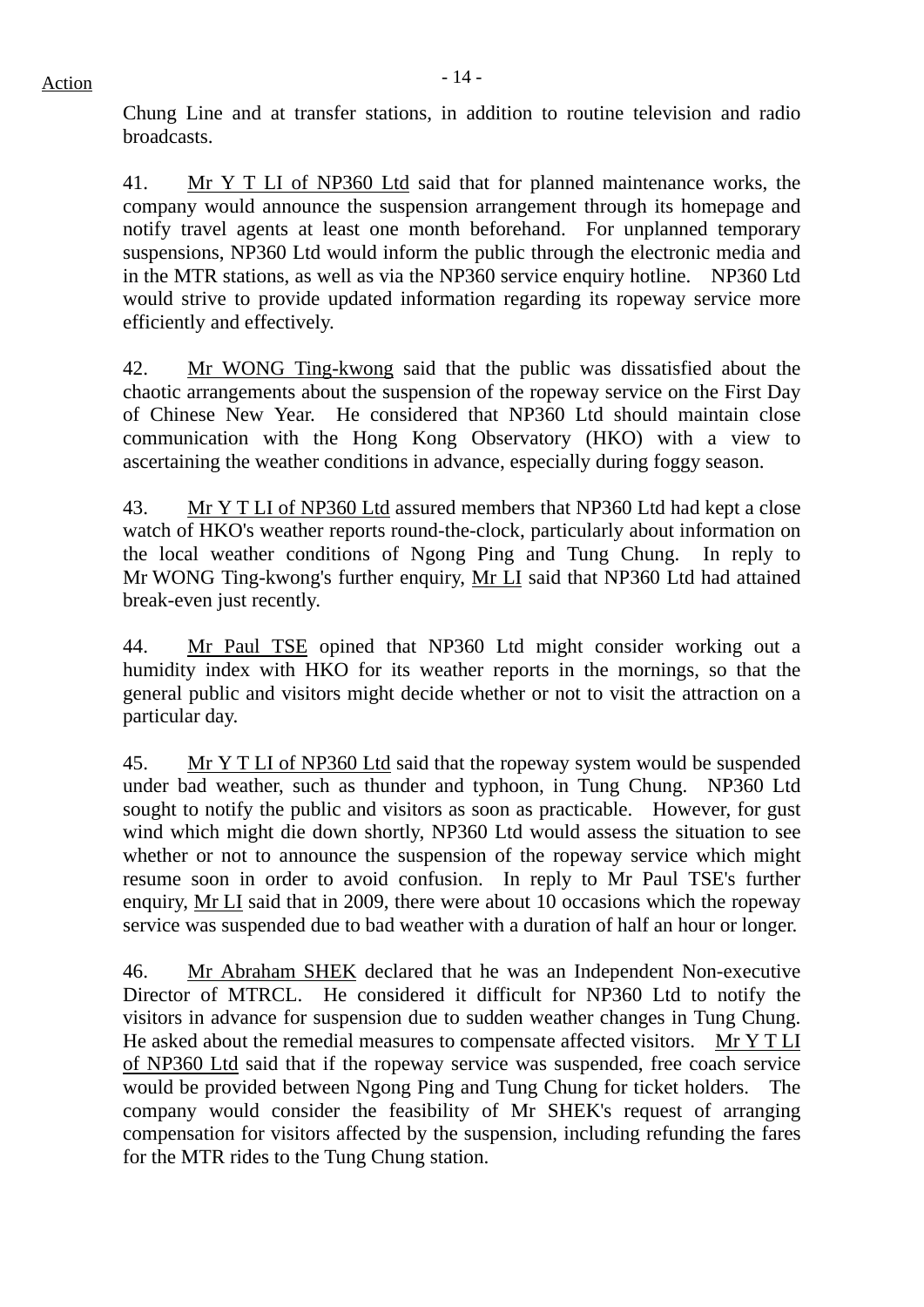47. Noting rides on Crystal Cabin of NP360 which offered better view was more expensive than Standard Cabin, the Chairman enquired whether compensation would be made to visitors who travelled on Crystal Cabins under heavy fog or rain. The Chairman was concerned about the maintenance of the Crystal Cabins as they could easily be hit or scratched by hard objects.

48. Mr Y T LI of NP360 Ltd replied that some of the visitors might found the view in the Crystal Cabins romantic under heavy fog or rain, and related compensation would be handled flexibly. Regarding the safety of the Crystal Cabins, Mr LI said that they were made of three layers of glass, with a total thickness of 2.5 inches. The Crystal Cabin glass had undergone stringent testing which remained intact after five million hits and could support heavy weight. Mr LI further advised that the inner surface of the Crystal Cabin was lined by plastic film to prevent scratching which would be replaced if considered necessary during the daily inspection.

49. Mr Fred LI pointed out that humid weather was very common from March to May in Hong Kong, and expressed concern on how NP360 Ltd could overcome the situation to avoid frequent suspension. The Chairman suggested installing ventilation devices at the Terminals and Angle Stations to lower the humidity.

50. Mr Y T LI of NP360 Ltd stressed that NP360 Ltd had studied with the ropeway manufacturer several measures for improving its operation during heavy fog, such as reducing signal lost during transmission. Various measures had also been implemented to lower the humidity in the vicinity of the signal transmission equipment. NP360 Ltd would continue to explore possible improvement measures with the ropeway manufacturer.

# *Marketing strategies*

51. Mr CHAN Kam-lam suggested that all female residents of Hong Kong, rather than the first 3 800, should be offered free rides of NP360 on 8 March 2010 for celebrating the  $100<sup>th</sup>$  Anniversary International Women's Day. Mr Y T LI of NP360 Ltd responded that it was the company's intention to offer free rides to all female visitors on 8 March 2010, and the NP360 Ltd would flexibly administer the initiative for female visitors as far as practicable having regard to crowd management.

52. Mr IP Wai-ming suggested that the free ride promotion should instead be launched on Sunday, 7 March 2010 with a view to attracting more visitors. Mr Y T LI of NP360 Ltd took note of Mr IP's suggestion for consideration. In response to Ms Miriam LAU's observation that passengers had to queue up for about 45 minutes for taking the ride, Mr LI said that where feasible, the company would entertain the waiting passengers with different shows.

53. Mr Paul TSE noted that Mainland visitors constituted 13% of the total number of visitors to NP360 vis-à-vis 60% of that to Hong Kong. He enquired about the reason of such discrepancy and measures to attract more Mainland